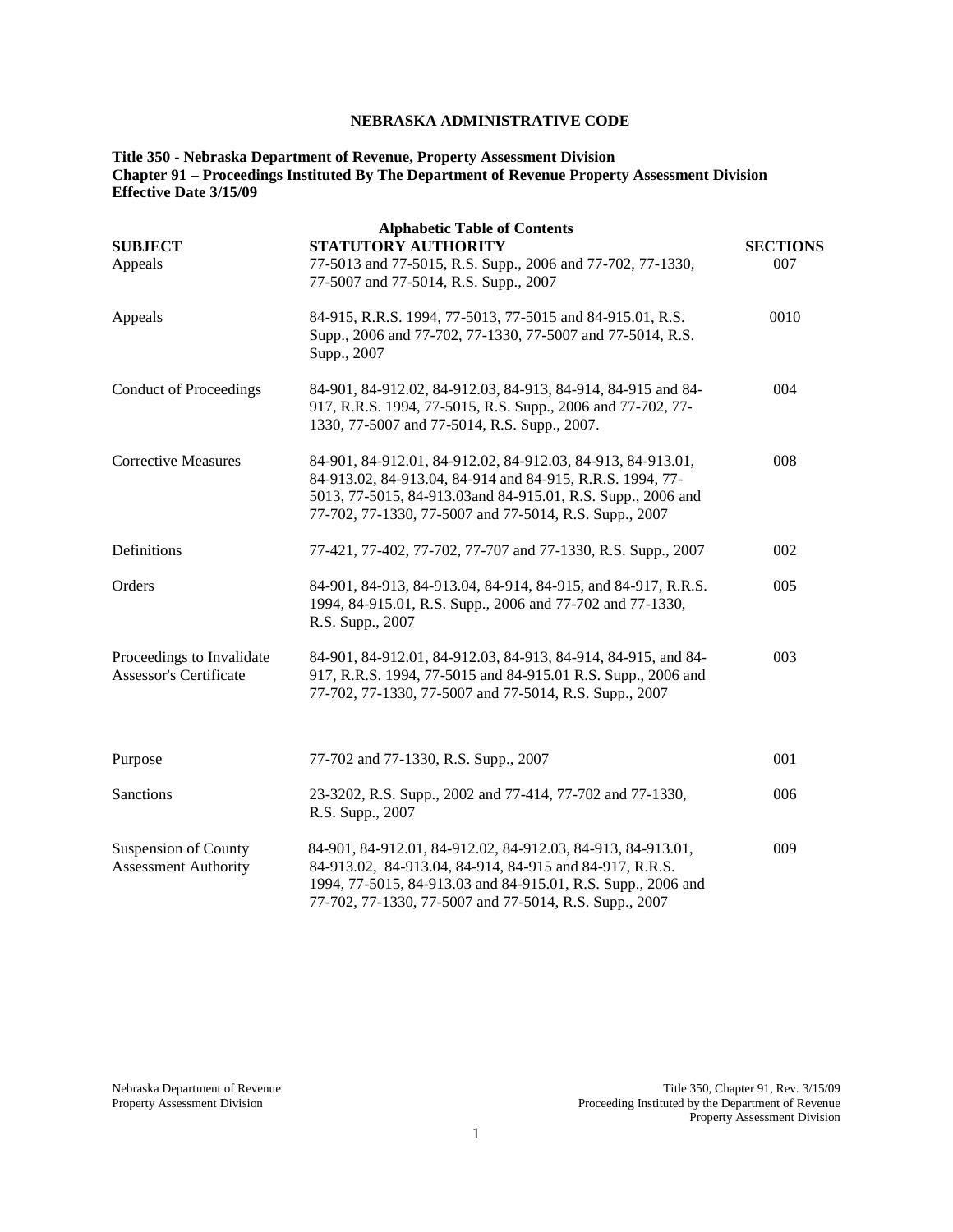| <b>SUBJECT</b><br>Purpose                                          | <b>Numeric Table of Contents</b><br>STATUTORY AUTHORITY<br>77-702 and 77-1330, R.S. Supp., 2007                                                                                                                                                         | <b>SECTIONS</b><br>001 |
|--------------------------------------------------------------------|---------------------------------------------------------------------------------------------------------------------------------------------------------------------------------------------------------------------------------------------------------|------------------------|
| Definitions<br>Proceedings to Invalidate<br>Assessor's Certificate | 77-421, 77-402, 77-702, 77-707 and 77-1330, R.S. Supp., 2007<br>84-901, 84-912.01, 84-912.03, 84-913, 84-914, 84-915, and 84-<br>917, R.R.S. 1994, 77-5015 and 84-915.01 R.S. Supp., 2006 and<br>77-702, 77-1330, 77-5007 and 77-5014, R.S. Supp., 2007 | 002<br>003             |
| <b>Conduct of Proceedings</b>                                      | 84-901, 84-912.02, 84-912.03, 84-913, 84-914, 84-915 and 84-<br>917, R.R.S. 1994, 77-5015, R.S. Supp., 2006 and 77-702, 77-<br>1330, 77-5007 and 77-5014, R.S. Supp., 2007.                                                                             | 004                    |
| Orders                                                             | 84-901, 84-913, 84-913.04, 84-914, 84-915, and 84-917, R.R.S.<br>1994, 84-915.01, R.S. Supp., 2006 and 77-702 and 77-1330,<br>R.S. Supp., 2007                                                                                                          | 005                    |
| Sanctions                                                          | 23-3202, R.S. Supp., 2002 and 77-414, 77-702 and 77-1330,<br>R.S. Supp., 2007                                                                                                                                                                           | 006                    |
| Appeals                                                            | 77-5013 and 77-5015, R.S. Supp., 2006 and 77-702, 77-1330,<br>77-5007 and 77-5014, R.S. Supp., 2007                                                                                                                                                     | 007                    |
| <b>Corrective Measures</b>                                         | 84-901, 84-912.01, 84-912.02, 84-912.03, 84-913, 84-913.01,<br>84-913.02, 84-913.04, 84-914 and 84-915, R.R.S. 1994, 77-<br>5013, 77-5015, 84-913.03and 84-915.01, R.S. Supp., 2006 and<br>77-702, 77-1330, 77-5007 and 77-5014, R.S. Supp., 2007       | 008                    |
| <b>Suspension of County</b><br><b>Assessment Authority</b>         | 84-901, 84-912.01, 84-912.02, 84-912.03, 84-913, 84-913.01,<br>84-913.02, 84-913.04, 84-914, 84-915 and 84-917, R.R.S.<br>1994, 77-5015, 84-913.03 and 84-915.01, R.S. Supp., 2006 and<br>77-702, 77-1330, 77-5007 and 77-5014, R.S. Supp., 2007        | 009                    |
| Appeals                                                            | 84-915, R.R.S. 1994, 77-5013, 77-5015 and 84-915.01, R.S.<br>Supp., 2006 and 77-702, 77-1330, 77-5007 and 77-5014, R.S.<br>Supp., 2007                                                                                                                  | 0010                   |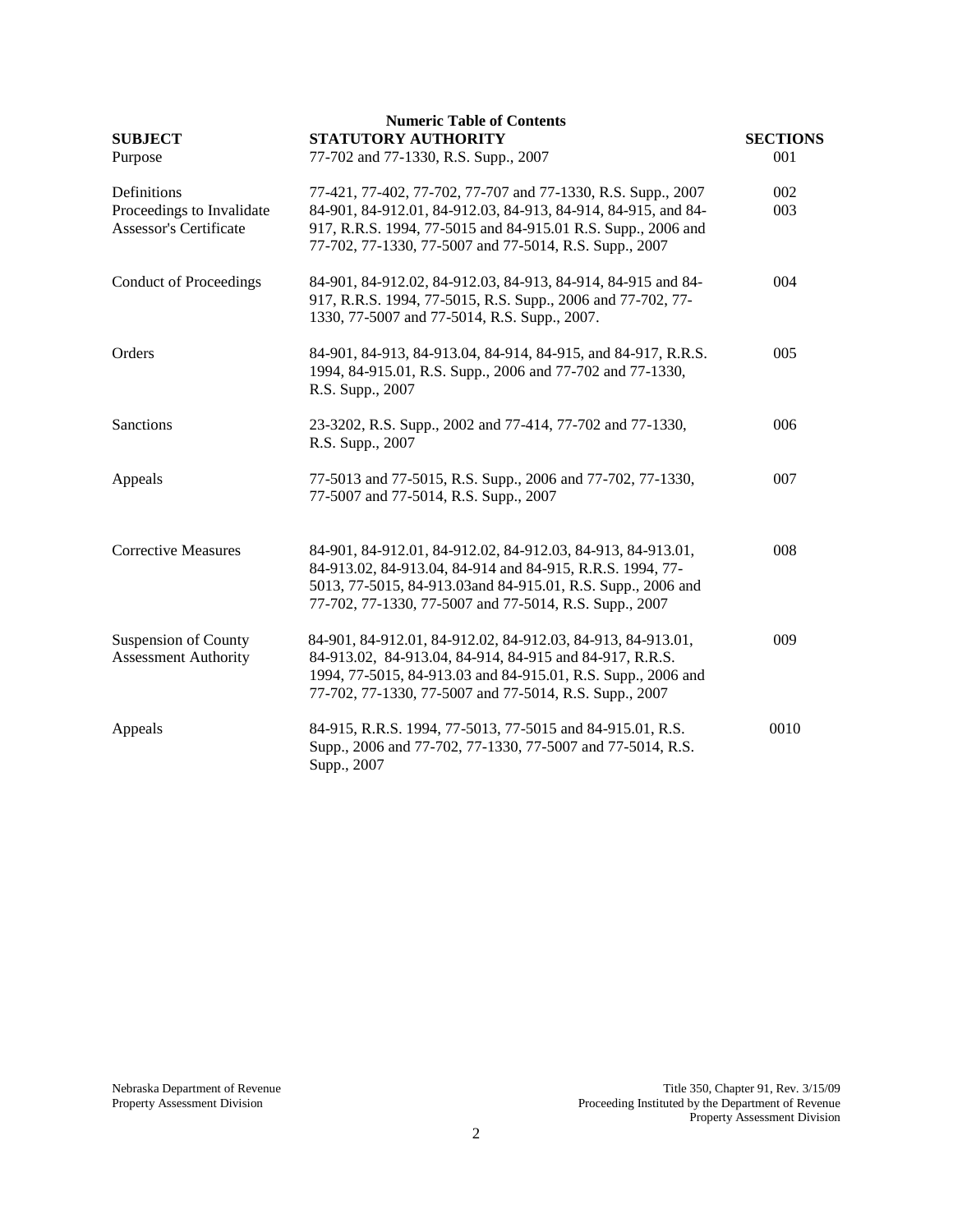## **Title 350 - Nebraska Department of Revenue Chapter 91 – Proceedings Instituted By The Department of Revenue**

## REG-91-001 PURPOSE

001.01 The scope and purpose of these regulations is to set forth the types of proceedings that may be instituted by the Department of Revenue acting on behalf of the Tax Commissioner and which are decided by the Tax Commissioner after a hearing conducted by the Tax Commissioner or his or her delegate.

(Neb. Rev. Stat. Sections 77-702 and 77-1330, R.S. Supp., 2007.)

#### REG-91-002 DEFINITIONS

002.01 Corrective order shall mean a written order of the Tax Commissioner requiring a county or assessor to institute measures to comply with the Nebraska Constitution, and statutes, and the rules, regulations, manuals and directives of the Tax Commissioner and Property Tax Administrator.

002.02 Invalidate shall mean to suspend or revoke the certificate held by a certificate holder for a period of five (5) years.

002.03 Revocation shall mean to invalidate the assessor's certificate of a certificate holder and render the holder ineligible to hold office for a period of five (5) years.

002.04 Suspend shall mean to cause a temporary interruption, not exceeding five (5) years, in duration of the assessment function of a county or the validity of an assessor's certificate.

(Neb. Rev. Stat. Sections 77-421, 77-422, 77-702, 77-707, and 77-1330, R.S. Supp., 2007.)

## REG-91-003 PROCEEDINGS TO INVALIDATE ASSESSOR'S CERTIFICATE

003.01 The Tax Commissioner shall have the authority, after notice and a hearing in compliance with this regulation and Practice and Procedure Regulations, Chapter 90, to invalidate the assessor's certificate held by any assessor or deputy assessor who willfully fails or refuses to faithfully perform his or her duties pursuant to the Constitution and laws of the state of Nebraska, any rules, regulations or instructions adopted, promulgated and issued by the Tax Commissioner and Property Tax Administrator and any manuals of assessment adopted by the Tax Commissioner and Property Tax Administrator. For the purposes of these regulations, the term "instructions" as used in this regulation shall include, but not be limited to directives, manuals, instructions, guides or similar materials issued by the Tax Commissioner and Property Tax Administrator or Department of Revenue relating to the duties of assessors.

003.02 Willful failure.

003.02A For the purpose of this regulation, an assessor or deputy assessor has willfully failed or refused to perform duties when he or she has deliberately or intentionally not complied with the constitutional or statutory provisions, or rules, regulations, or other directions, including but not limited to, directives, manuals, guidelines, instructions or other directions developed by the Tax Commissioner and Property Tax Administrator or Department of Revenue delineating the duties of an assessing official in the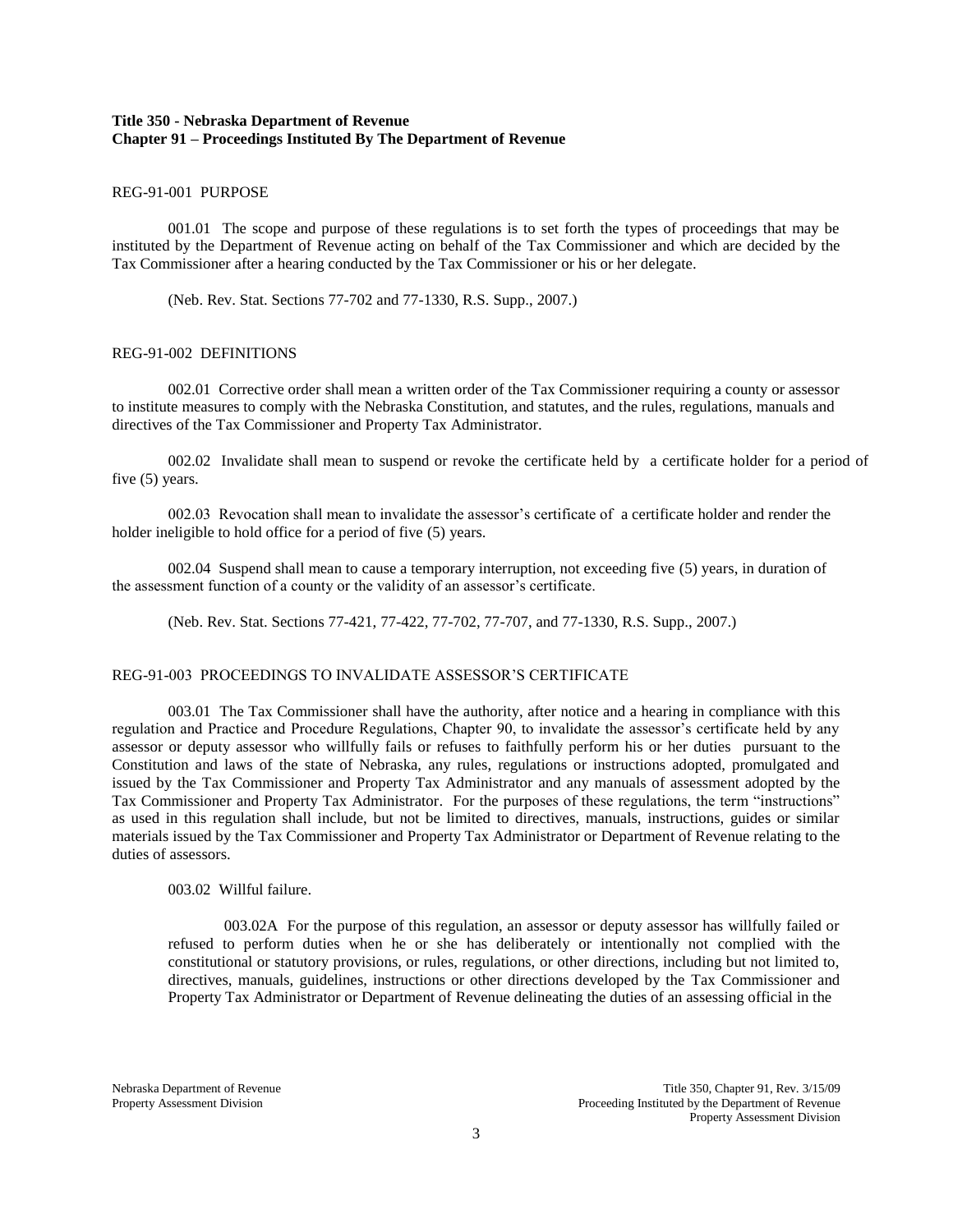state of Nebraska. Willful failure constitutes more than a mere mistake; it contemplates an assessing official having knowledge of his or her duties and choosing not to perform them or to perform them in an incorrect manner.

003.02B Willful failure to comply with state statutes, rules and regulations, and instructions and manuals of the Tax Commissioner and Property Tax Administrator may be justified only where compliance would violate provisions of state law or rules and regulations, or would in fact, based on a preponderance of the evidence, lead to a significant decline in the quality of assessments or would lead to a significant decline in the uniformity and proportionality of assessments.

003.03 Notice. No assessor's certificate shall be invalidated by an order of the Tax Commissioner except after adequate notice and hearing.

003.03A A proceeding instituted by the Department of Revenue to invalidate an assessor's certificate, for the purpose of this regulation, shall be initiated in writing and shall set forth the grounds for the proceeding in a manner reasonably calculated to inform the holder of the certificate of the factual basis for the proceeding and the provisions of the statutes, rules and regulations or other materials issued by the Tax Commissioner and Property Tax Administrator allegedly violated by the assessor.

003.03B Proceedings for the invalidation of an assessor's certificate initiated by the Department of Revenue shall begin with a Petition for Hearing filed with the Tax Commissioner or his or her designate. Such a petition shall be in writing and shall set forth the factual basis for the petition and the provisions of the statutes, rules and regulations or other materials promulgated by the Tax Commissioner and Property Tax Administrator providing for duties with which the holder of the assessor's certificate has willfully failed to comply. The Petition for Hearing shall be reviewed by the Tax Commissioner or his or her designate. If the Petition alleges facts which, if true, would be cause for invalidation of an assessor's certificate, the Tax Commissioner or his or her designate shall issue a Notice of Hearing setting forth a time and place for hearing at least twenty (20) days in advance of hearing. If the petition fails to allege sufficient facts to merit a hearing, the Tax Commissioner or his or her designate shall issue an order dismissing the petition. The Petition for Hearing and Notice of Hearing shall be served pursuant to the Practice and Procedure Regulations, Chapter 90.

(Neb. Rev. Stat. Sections 84-901, 84-912.01, 84-912.03, 84-913, 84-914, 84-915, and 84-917, R.R.S. 1994, Neb. Rev. Stat. Sections 77-5015 and 84-915.01, R.S. Supp., 2006 and Neb Rev. Stat. Sections 77-702, 77-1330, 77-5007 and 77-5014, R.S. Supp., 2007.)

## REG-91-004 CONDUCT OF PROCEEDINGS

004.01 Any proceeding to invalidate an assessor's certificate initiated by the Department of Revenue shall be conducted pursuant to Practice and Procedure Regulations, Chapter 90, governing contested cases.

004.02 Burden of Proof.

004.02A The burden of proof in a proceeding to invalidate an assessor's certificate initiated by the Department of Revenue shall be on the Department of Revenue to show, by a preponderance of evidence, that the holder of the assessor's certificate has willfully failed to perform his or her duties under the applicable constitutional or statutory provisions, or the rules, regulations or instructions promulgated by the Tax Commissioner and Property Tax Administrator. For the purposes of these regulations, preponderance of the evidence shall mean evidence which, as a whole, shows that the facts or set of facts sought to be proved is more probable than not.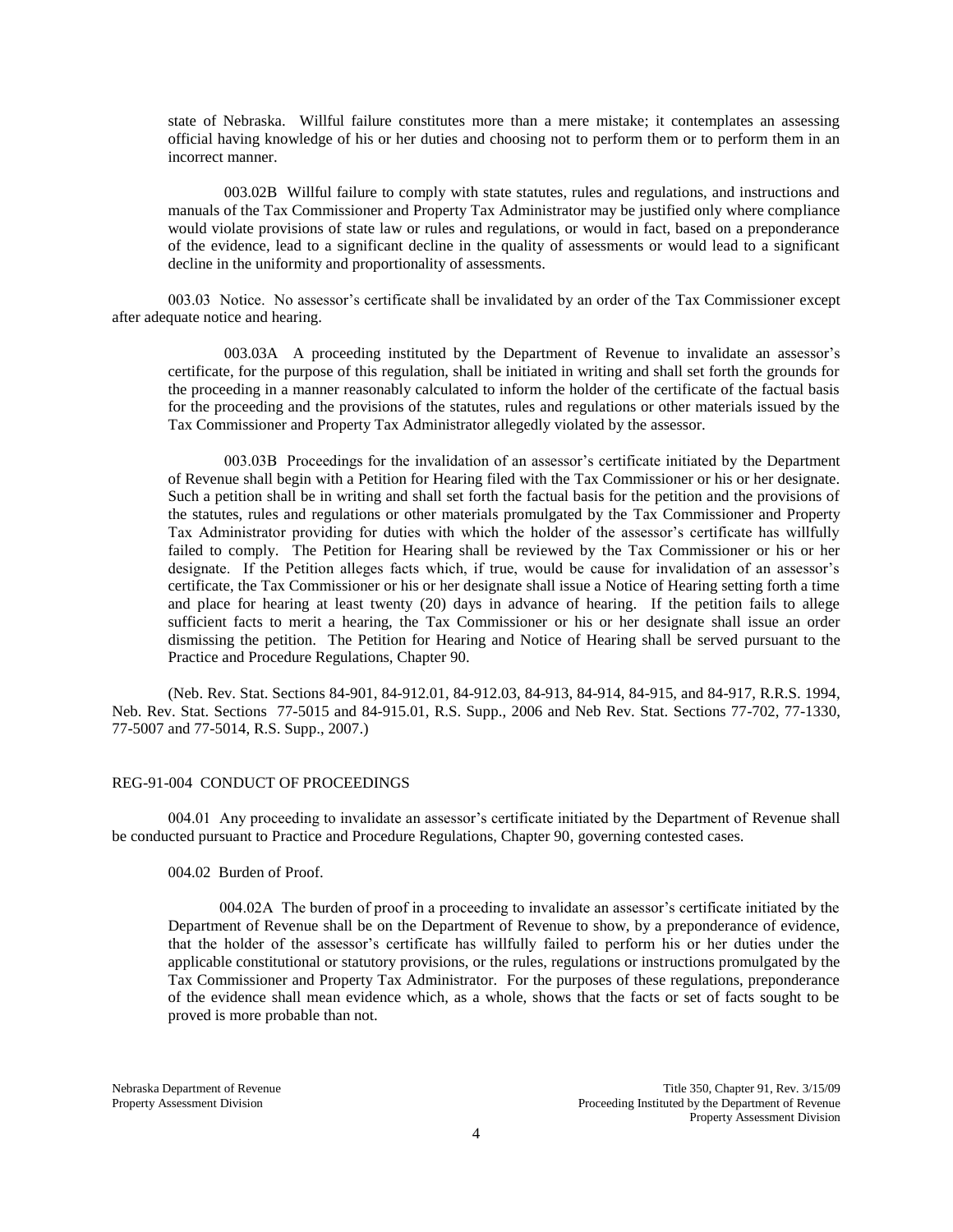004.02B In any proceeding to invalidate an assessor's certificate, if the holder of the assessor's certificate seeks to assert that he or she was justified in willfully failing to perform duties required of the holder of an assessor's certificate, such an assertion shall be treated as an affirmative defense. In such instances, the holder of the assessor's certificate shall have the burden of proof to show, by a preponderance of the evidence, that compliance with the state law or rule or regulation alleged by the Department of Revenue to have been violated would lead to a significant decline in the quality of assessments, or a significant decline in the uniformity and proportionality of assessments.

(Neb. Rev. Stat. Sections 84-901, 84-912.02, 84-912.03, 84-913, 84-914, 84-915 and 84-917, R.R.S. 1994, Neb. Rev. Stat. Section 77-5015, R.S. Supp., 2006 and Neb. Rev. Stat. Sections 77-702, 77-1330, 77-5007 and 77- 5014, R.S. Supp., 2007.)

### REG-91-005 ORDERS

005.01 Following a hearing conducted before the Tax Commissioner or his or her designee, the Tax Commissioner shall issue an order, in writing, determining whether invalidating the assessor's certificate is appropriate, based on the record made at hearing. The Tax Commissioner may not consider evidence not presented at hearing.

005.02 The order shall contain findings of fact and conclusions of law as set forth in Practice and Procedure Regulations, Chapter 90. The order shall be served on the parties or their representatives pursuant to Practice and Procedure Regulations, Chapter 90.

(Neb. Rev. Stat. Sections 84-901, 84-913, 84-913.04, 84-914, 84-915 and 84-917, R.R.S. 1994, Neb. Rev. Stat. Section 84-915.01, R.S. Supp., 2006 and Neb. Rev. Stat. Sections 77-702 and 77-1330, R.S. Supp., 2007.)

### REG-91-006 SANCTIONS

006.01 If the Tax Commissioner finds that the holder of the assessor's certificate sought to be invalidated by the Department of Revenue has willfully failed or refused to perform his or her duties, the Tax Commissioner may issue a written order suspending the certificate or indicating an intention to revoke the certificate.

006.01A In determining whether the appropriate sanction is suspension or revocation and in determining the length of any suspension imposed, the Tax Commissioner shall consider the severity of the violations committed by the assessor, the length of time during which such violations occurred, the impact of such violations on the level of value and quality of assessment in the county, the impact of such violations on the uniformity and proportionality of assessments in the county, and whether the certificate holder has previously been determined by the Tax Commissioner, the Tax Equalization and Review Commission or any other administrative agency or court to have violated the Nebraska Constitution, statutes or regulations, manuals or directives of the Tax Commissioner and Property Tax Administrator relating to assessment practices.

006.01B If the Tax Commissioner issues a written order intending to revoke an assessor's certificate, the order shall include a one (1) year probationary period. Such an order may require the certificate holder to correct those practices found by the Property Tax Administrator to violate the Nebraska Constitution, statutes and the regulations, manuals and directives of the Tax Commissioner and Property Tax Administrator.

006.01C The written order shall also schedule a hearing, at the end of the probationary period, to determine whether the certificate holder has successfully met the conditions contained in the order.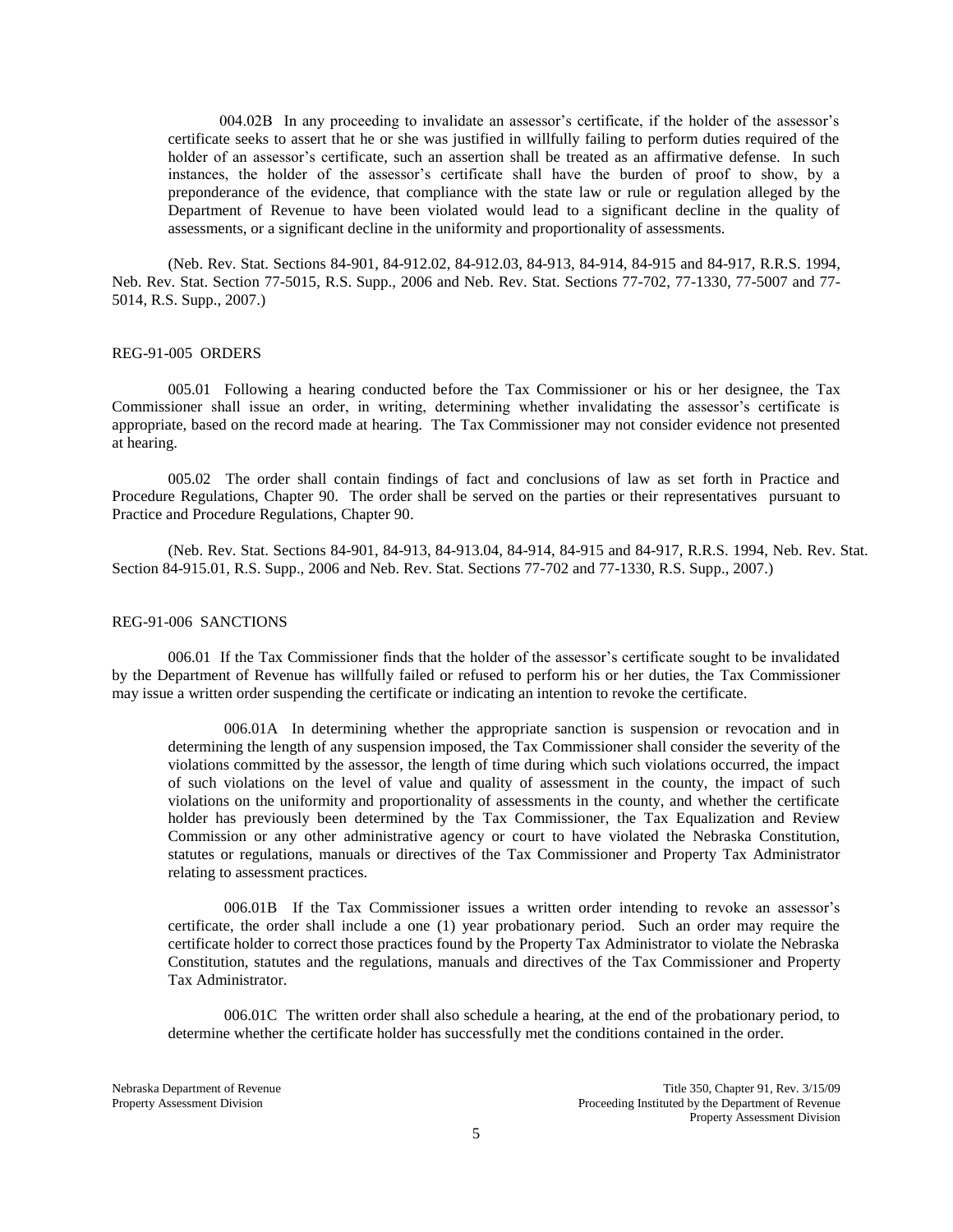006.01D The burden of showing the certificate holder has not successfully met the conditions for the probationary period shall be on the Department of Revenue to show, by a preponderance of the evidence, that such conditions have not been met.

006.01E If the evidence adduced at the hearing following the probationary period indicates the certificate holder has successfully met the terms of the probationary period, the Tax Commissioner shall issue a written order rescinding the potential revocation of the certificate.

006.01F If the evidence adduced at the hearing following the probationary period indicates the certificate holder has not successfully met the terms of the probationary period, the Tax Commissioner shall issue a written order revoking the certificate. Such order shall set forth the date on which such revocation shall take effect.

006.02 In the event that an assessor certificate is invalidated, the office held by the certificate holder shall become vacant. The position of the certificate holder may be filled by the county, or by the state in instances where the holder of the certificate is employed by the state, pursuant to the applicable statutes or regulations dealing with filling vacancies at the county or state level.

006.03 In the event that an assessor's certificate is suspended, the certificate holder shall not be eligible to be elected or appointed to, or hold the office of assessor or serve as deputy assessor during the period of suspension.

006.04 In the event that the certificate held by an assessor or deputy assessor is revoked, the certificate holder shall not be eligible to be elected or appointed to, or hold the office of assessor or serve as deputy assessor for a period of five (5) years from the date of revocation pursuant to the order of the Tax Commissioner.

006.04A A certificate holder whose certificate has been suspended or revoked shall be ineligible to hold his or her position as assessor or deputy assessor not only in the county for which he or she worked at the time of the invalidation of the certificate but also in any other county in the state during the period of revocation or suspension.

006.04B Before the holder of an assessor's certificate that has been invalidated may be eligible to be elected or appointed as an assessor or deputy assessor, or hold the office of county assessor or serve as deputy assessor, he or she must retake and pass the written examination held by the Property Tax Administrator for applicants for certification as assessor. An applicant for re-examination under this section shall be required to pay the applicable examination fee to the Tax Commissioner.

006.04C In order to be re-certified, in addition to retaking and passing the written examination, a certificate holder whose certificate has been invalidated must satisfy the educational requirements of the Education, Certification, and Re-certification Regulation, Chapter 71.

006.04D Upon reinstatement, a certificate holder must maintain the educational requirements as set forth in the Education, Certification, and Re-certification Regulation Chapter 71.

(Neb. Rev. Stat. Section 23-3202, R.S. Supp., 2002 and Neb. Rev. Stat. Sections 77-414, 77-702, and 77-1330, R.S. Supp., 2007.)

## REG-91-007 APPEALS

007.01 Any assessor or deputy assessor whose certificate has been invalidated may appeal the decision of the Tax Commissioner to the Tax Equalization and Review Commission pursuant to Neb. Rev. Stat. Section 77- 5013 and the rules and regulations promulgated and adopted by the Commission.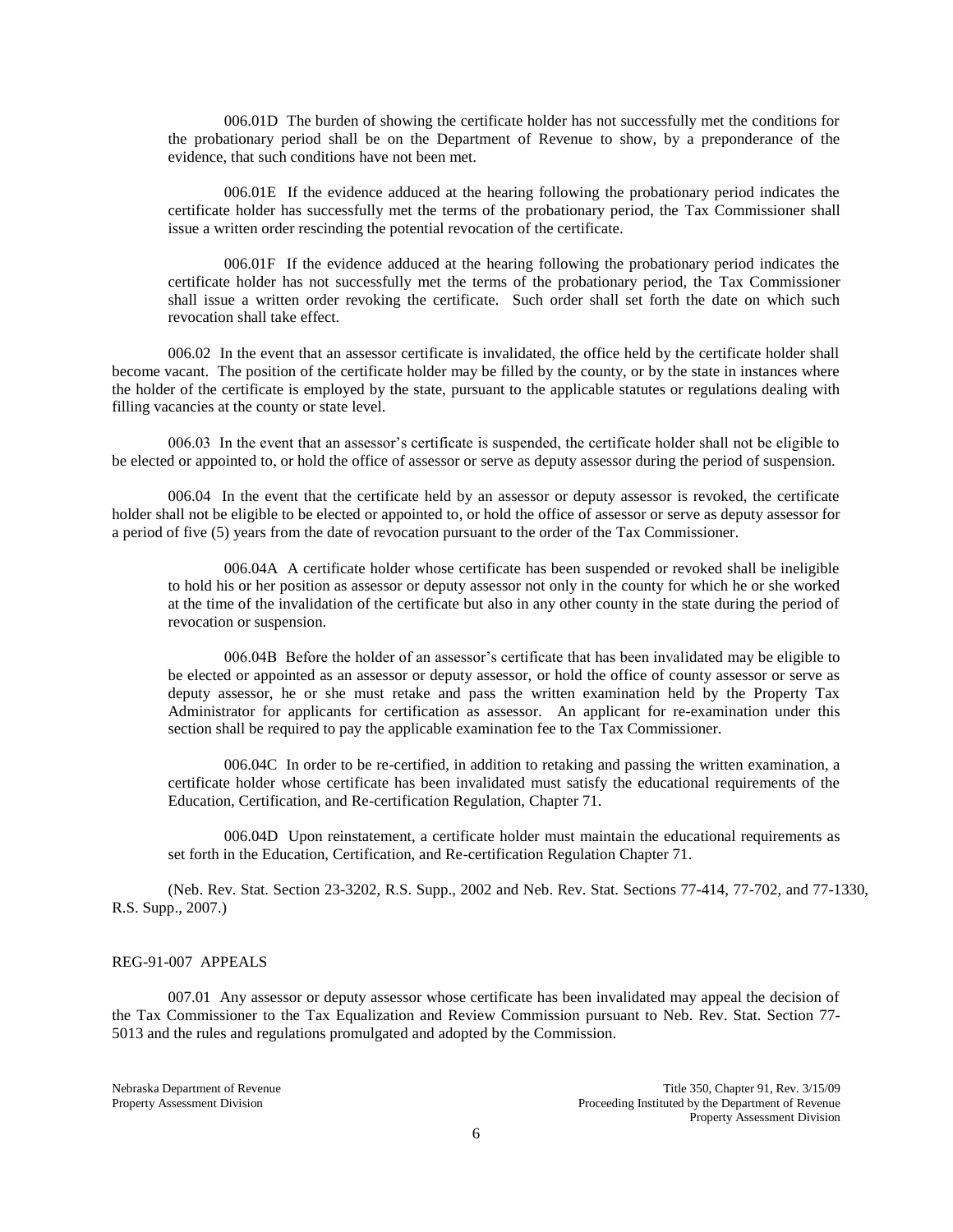007.02 An appeal of the invalidation of an assessor's certificate under this section shall not act as an automatic stay of the order of the Tax Commissioner invalidating the certificate.

(Neb. Rev. Stat. Sections 77-5013 and 77-5015, R.S. Supp., 2006 and Neb. Rev. Stat. Sections 77-702, 77- 1330, 77-5007 and 77-5014, R.S. Supp., 2007.)

#### REG-91-008 CORRECTIVE MEASURES

008.01 The Property Tax Administrator or his or her agent or representative may examine or cause to have examined any books, papers, records, or memoranda of any county relating to the assessment of property to determine compliance with the Nebraska Constitution and statutes as well as any regulations, manuals and directives promulgated and adopted by the Tax Commissioner and Property Tax Administrator.

008.01A The production of records by a county may be required by the Property Tax Administrator by administrative order or summons.

008.01B A willful failure on the part of an assessor or deputy assessor to produce records requested by the Property Tax Administrator shall constitute grounds for the invalidation of the assessor's certificate held by the assessor or deputy assessor failing to produce such records.

008.01C After an examination of the books and records of a county, the Property Tax Administrator shall provide a written report of the results of the examination to the assessor and county board. If the examination indicates a failure to meet the standards contained in the constitution, statutes or rules, regulations, manuals or directives promulgated and adopted by the Tax Commissioner and Property Tax Administrator, the Property Tax Administrator shall, in the report of the examination, set forth the facts and nature of such failures as well as recommend corrective measures the county or assessor should implement to correct those failures.

### 008.02 Proceeding to Require Corrective Measure

008.02A Following the examination of a county's records and the issuance of a report of the results of the examination, the Property Tax Administrator may seek to order a county to take whatever corrective measures the Property Tax Administrator deems necessary to achieve compliance with the Nebraska Constitution and statutes as well as rules, regulations, manuals or directives promulgated and adopted by the Tax Commissioner and Property Tax Administrator.

008.02B No such corrective measures may be ordered by the Property Tax Administrator except after adequate notice and hearing.

#### 008.03 Notice.

008.03A A proceeding instituted by the Department of Revenue to require a county to institute a corrective order shall be initiated in writing and shall set forth the grounds for the proceeding in a manner reasonably calculated to inform the county of the factual basis for the proceeding, the provisions of the statutes, rules, regulations or other materials that have been violated by the county and the corrective measure sought to be imposed.

008.03B Proceedings for the imposition of a corrective measure shall be initiated by the Department of Revenue and shall begin with a Petition for Hearing filed with the Tax Commissioner. Such a petition shall be in writing and shall set forth the factual basis for the petition, the provisions of the statutes, rules and regulations or other materials promulgated by the Tax Commissioner and Property Tax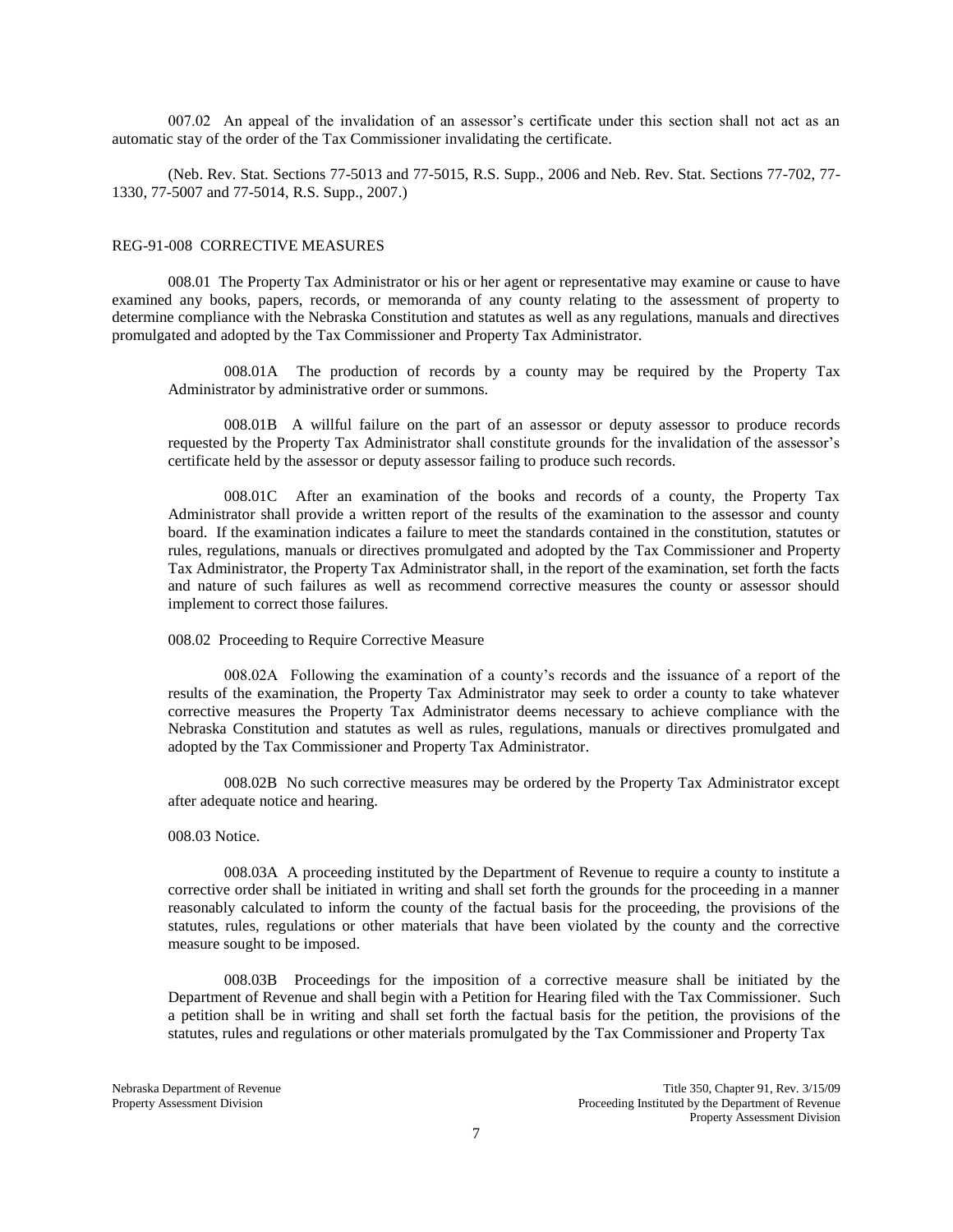Administrator with which the county has failed to comply and the corrective measures recommended by the Department of Revenue. The Petition for Hearing shall be reviewed by the Tax Commissioner or his or her designate. If the Petition alleges facts which, if true, would indicate a failure on the part of the county to comply with the statutes, rules, regulations, directives or manuals relating to property assessment, the Tax Commissioner or his or her designate shall issue a Notice of Hearing setting forth a time and place for hearing at least twenty days in advance of the hearing. If the Petition does not allege sufficient facts to merit the setting of a hearing, the Tax Commissioner shall issue an order dismissing the petition. The Petition for Hearing and Notice of Hearing shall be served pursuant to the Practice and Procedure Regulations, Chapter 90.

008.04 Conduct of Proceedings.

008.04A Any proceeding to require corrective measures on the part of the county shall be conducted pursuant to the Practice and Procedure Regulations, Chapter 90, governing contested cases except as specifically set forth in this regulation.

008.04B Burden of Proof.

008.04B(1) The burden of proof in a proceeding to require a corrective measure initiated by the Department of Revenue shall be on the Department of Revenue to show, by a preponderance of the evidence that the county has failed or neglected to comply with applicable statutes, rules, regulations, manuals or directives relating to property assessment practices. For the purposes of this regulation, preponderance of the evidence shall mean evidence which as a whole shows that the fact or set of facts sought to be proved is more probable than not.

008.04B(2) For the purpose of this regulation, "failed or neglected to comply" shall mean that a provision of a statute, rule, regulation, directive or manual required to be instituted or followed by a county has not been instituted by the county. It shall not require any willfulness or intentional noncompliance on the part of the county through the action or inaction of its employees, agents or representatives before the issuance by the Tax Commissioner of a corrective order to the county.

008.04B(3) In any proceeding to require a corrective order, if the county seeks to assert that it was justified in failing to comply with any provision of statute, rule, regulation, directive or manual, such an assertion shall be treated as an affirmative defense. In such instances, the county shall have the burden of proof to show, by a preponderance of the evidence, that compliance with the state law, rule, regulation, directive or manual alleged by the Department of Revenue not to have been complied with would lead to a significant decline in the quality of assessments, or a significant decline in the uniformity and proportionality of assessments.

008.05 Orders.

008.05A Following a hearing conducted before the Tax Commissioner or his or her delegate, the Tax Commissioner shall issue an order, in writing, determining whether a corrective measure relating to its assessment practices shall be required of a county, based on the record made at the hearing. The Tax Commissioner may not consider evidence not presented at the hearing.

008.05B The order shall contain findings of fact and conclusions of law as set forth in Practice and Procedure Regulations, Chapter 90. The order shall be served on the parties or their representatives pursuant to Practice and Procedure Regulations, Chapter 90.

008.06 Implementation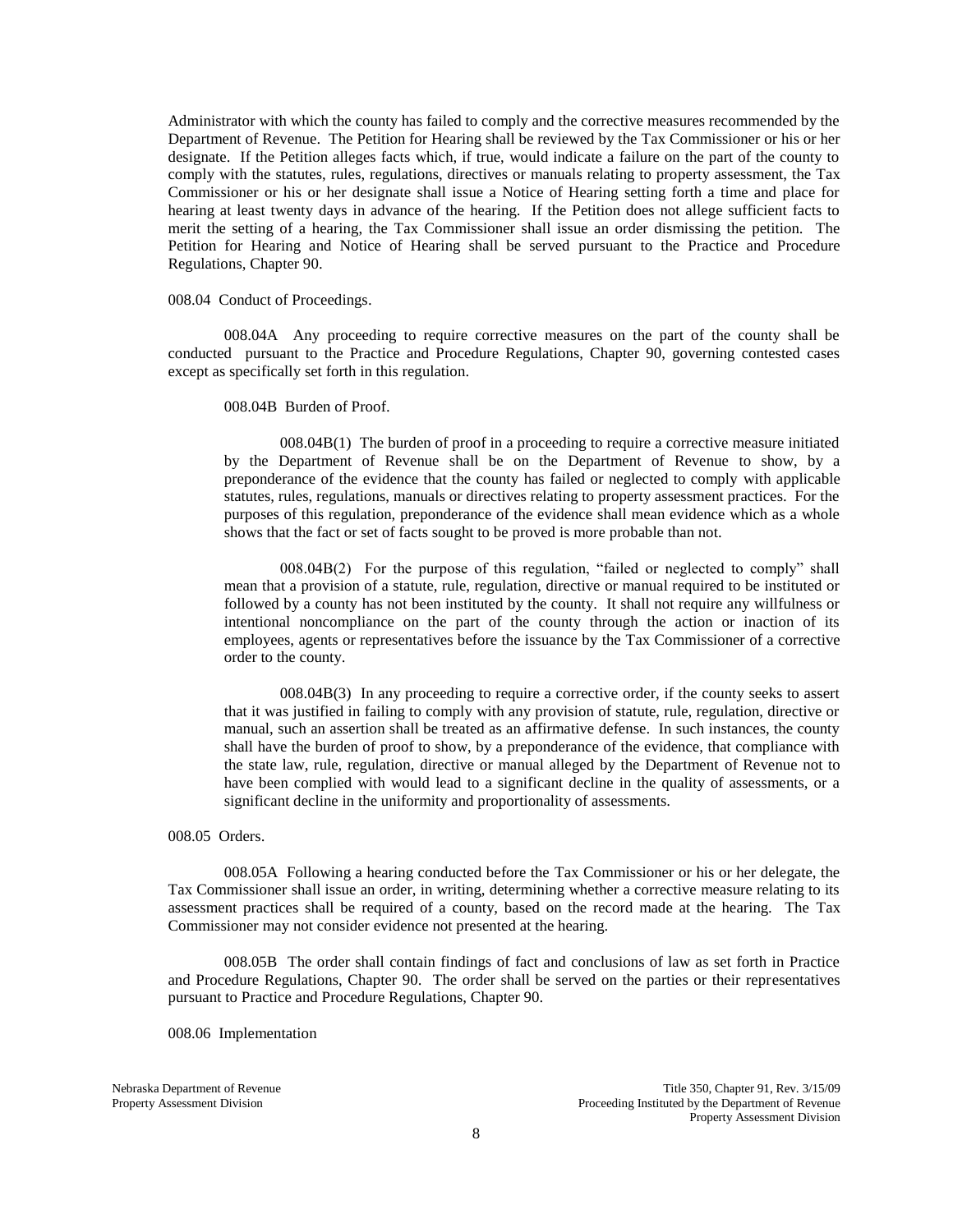008.06A If after the hearing, the Property Tax Administrator issues a corrective order to a county that would have an impact on property values in the county, the values resulting from the order shall be placed upon the assessment rolls and used as a basis for taxation for the current year, if deemed possible by the Property Tax Administrator in the order issued requiring the corrective measure. If not ordered by the Property Tax Administrator for the current year, changes in value resulting from a corrective order shall be made in the next calendar year.

008.06A(1) The Property Tax Administrator may extend statutory due dates and filing requirements in order to implement a corrective order in the year in which it was made.

008.06A(2) Current year corrections shall be completed no later than August 10 of the year in which the order is issued.

008.06B Each property owner or lessee that is responsible for paying the property taxes pursuant to Neb. Rev. Stat. Section 77-202.11 shall be notified of the valuations to be used as a result of the corrective order in the same manner as is used for adjustments to value pursuant to Neb. Rev. Stat. Section 77-1315. The valuations resulting from the corrective order may be protested by property owners or lessee that is responsible for paying the property taxes pursuant to Neb. Rev. Stat. Sections 77-202.11 and 77- 1502.

008.06C The county to whom the Property Tax Administrator issues a corrective order shall implement the order as directed by the Property Tax Administrator in the order.

008.06C(1) The Property Tax Administrator shall have the right to monitor compliance with the corrective order and to require the production for review and inspection of a county's records to ensure such compliance.

008.06C(2) If a county fails to implement a corrective order, the Department of Revenue may seek to suspend the assessment function of a county and to implement the corrective order with its own personnel.

008.06C(3) In the event that a county fails to implement all or a substantial portion of a corrective order and the Property Tax Administrator has suspended the assessment function of the county pursuant to REG-91-009 and implemented the order with personnel from the Department of Revenue, the cost to the Department of Revenue to implement the order shall be a charge on the county that has failed to implement the order.

 $008.06C(3)(a)$  Upon completion of the implementation of the corrective order by the Department of Revenue, the Property Tax Administrator shall notify the county board of the cost to the Department of Revenue of implementing the order and present a demand for payment to the county. For the purposes of this regulation, the costs for which the Department of Revenue may be reimbursed include but are not limited to, wages of Department of Revenue personnel, travel, food and lodging expenses during the course of the implementation of the corrective order, and the cost of materials used in the implementation of the order.

008.06C(3)(b) If a county fails to make payment to the Property Tax Administrator within one hundred twenty (120) days after the start of the next fiscal year, for the Department of Revenue's costs, the Tax Commissioner shall report such nonpayment to the State Treasurer who shall immediately make payment to the Department of Revenue for costs incurred by the Department of Revenue for such corrective measures. Payment by the State Treasurer to the Tax Commissioner shall be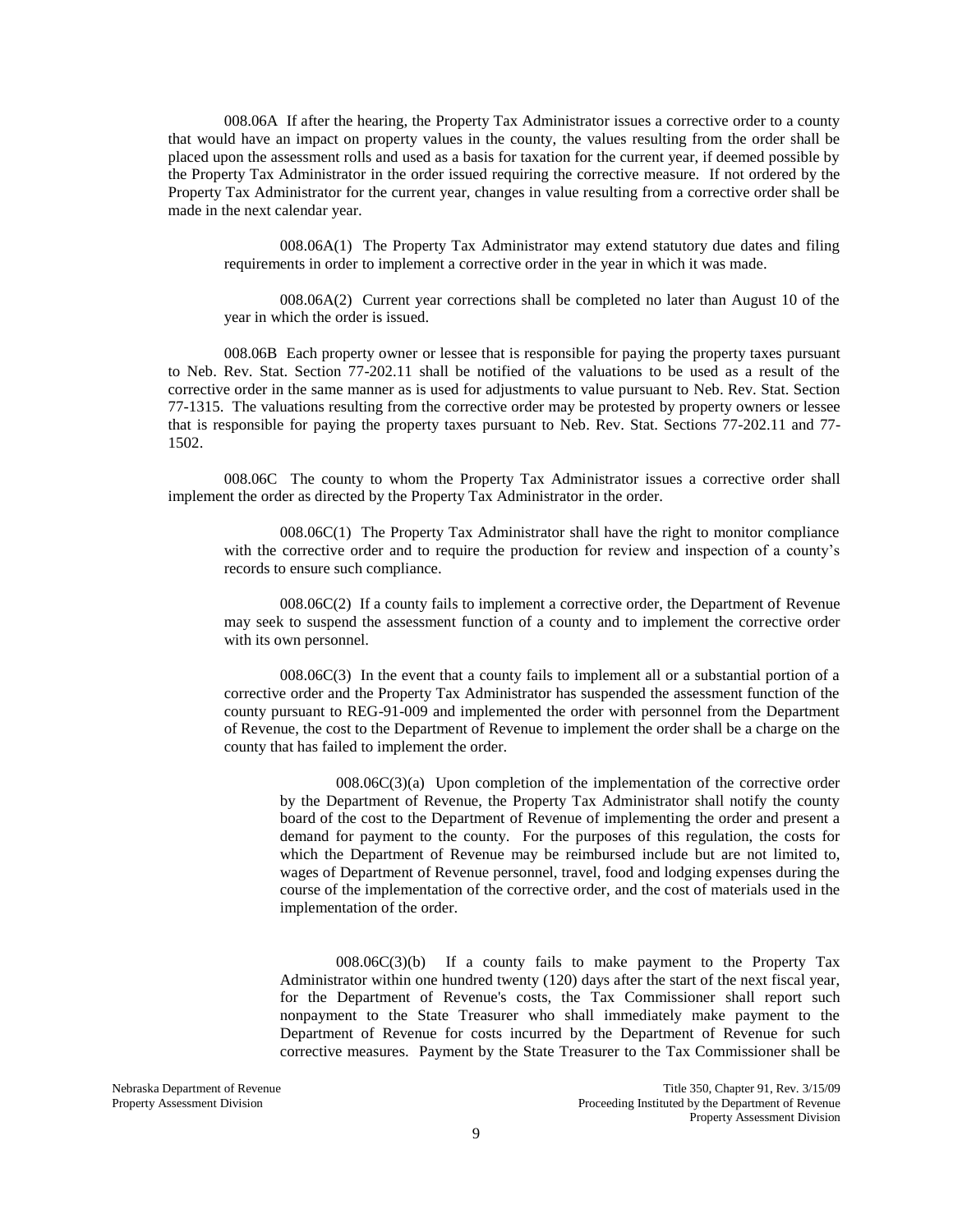made out of any money to which such county may be entitled under Neb. Rev. Stat. Chapter 66, articles 4 and 6, and Chapter 77, articles 27 and 35.

008.07 Appeals.

008.07A Any county that has been ordered to implement corrective measures by the Property Tax Administrator following notice and a hearing may appeal the decision of the Property Tax Administrator to the Tax Equalization and Review Commission pursuant to Neb. Rev. Stat. Section 77-5013 and the rules and regulations promulgated and adopted by the Commission.

008.07B An appeal of the order of the Property Tax Administrator requiring a county to take corrective measures shall not act as an automatic stay of the order of the Property Tax Administrator.

**(**Neb. Rev. Stat. Sections 84-901, 84-912.01, 84-912.02, 84-912.03, 84-913, 84-913.01, 84-913.02, 84-913.04, 84-914 and 84-915, R.R.S. 1994, Neb. Rev. Stat. Sections 77-5013, 77-5015, 84-913.03 and 84-915.01, R.S. Supp., 2006 and Neb. Rev. Stat. Sections 77-702, 77-1330, 77-5007 and 77-5014, R.S. Supp., 2007.)

#### REG-91-009 SUSPENSION OF COUNTY ASSESSMENT AUTHORITY

009.01 The Department of Revenue may institute an action before the Property Tax Administrator to require a county to show cause as to why the Property Tax Administrator should not suspend the assessment authority of a county under the following circumstances:

009.01A The county has not complied with a corrective order issued by the Property Tax Administrator pursuant to REG-91-008 within one year of its issuance.

009.02 Notice. No county shall have its assessment authority suspended by the Property Tax Administrator except after adequate notice and a hearing.

009.02A A proceeding to determine whether the assessment authority of a county shall be initiated by the Department of Revenue in writing and shall set forth the grounds for the proceeding in a manner reasonably calculated to inform the county of the factual basis for the proceeding and the provisions of the statutes, rules and regulations or other materials allegedly violated by the county.

009.02B Proceedings to determine whether a county's assessment authority should be suspended shall begin with a Petition for Show Cause Hearing filed by the Department of Revenue with the Property Tax Administrator. Such petition shall be in writing and shall set forth the factual basis for the petition and the provisions of the statutes, rules and regulations or other materials promulgated by the Property Tax Administrator with which the county has failed to comply. The petition shall be reviewed by the Property Tax Administrator or his or her designate. If the petition alleges facts which, if true, would meet the conditions of REG-91-009.01A the Property Tax Administrator or his or her designate shall issue a Notice of Show Cause Hearing setting forth the time and place for hearing at least twenty (20) days in advance of hearing. If the petition fails to allege facts sufficient to merit the setting of a hearing, the Property Tax Administrator shall issue an order dismissing the petition. The Petition for Hearing and Notice of Show Cause Hearing shall be served pursuant to Practice and Procedure Regulations, Chapter 90.

009.03 Conduct of Proceedings.

009.03A Any proceedings to determine whether to suspend the assessment authority of a county initiated by the Department of Revenue shall be conducted pursuant to the Practice and Procedure Regulations, Chapter 90, governing contested cases.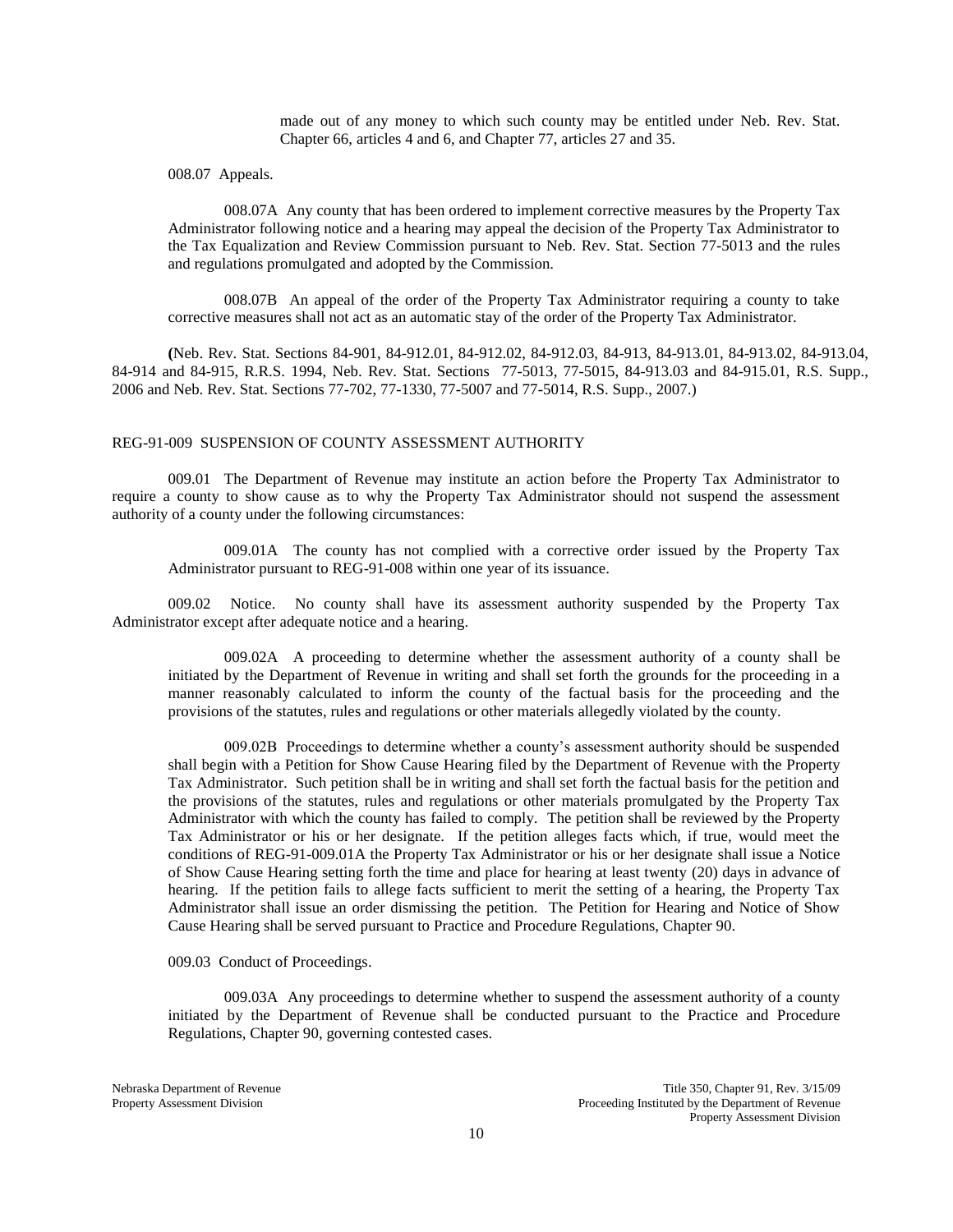## 009.03B Burden of Proof.

009.03B(1) The burden of proof in a show cause proceeding to determine whether a county's assessment authority should be suspended shall be on the county to show, by a preponderance of the evidence, that the county has substantially corrected its failure to comply with the constitution, statutes, rules, regulations, directives or manuals set forth in the Department of Revenue report of its inspection of the county's records or that the county has substantially complied with a corrective order of the Property Tax Administrator.

009.03B(2) For the purposes of this regulation, "substantially corrected" or "substantially complied" shall mean that the county has corrected any failures to comply with its statutory or regulatorily mandated duties or has complied with a corrective order in substantive fashion; mere technical noncompliance shall not serve as grounds for the suspension of a county's assessment authority.

#### 009.04 Orders.

009.04A Following a hearing conducted before the Tax Commissioner or his or her designate, the Tax Commissioner shall issue an order, in writing, determining whether suspending a county's assessment function is appropriate, based on the record made at hearing. The Tax Commissioner may not consider evidence not presented at hearing.

009.04B The order shall contain findings of fact and conclusions of law as set forth in Practice and Procedure Regulations, Chapter 90. The order shall be served on the parties or their representatives pursuant to the Practice and Procedure Regulations, Chapter 90.

009.04C If the record at hearing indicates that the county has met its burden to show it has corrected its failure to comply with the applicable statutory or regulatory provisions set forth in the Department of Revenue's initial report or has complied with the Tax Commissioner's corrective order, the Tax Commissioner's order shall rule in favor of the county and dismiss the Department of Revenue's Petition for Show Cause Hearing.

#### 009.05 Sanctions.

009.05A If the Tax Commissioner finds, based on the record made at hearing, that the county has failed to show it has corrected its failure to comply with the applicable constitutional provisions, statutes, regulations, directives, or manuals or has failed to comply with the Tax Commissioner's corrective order, the Tax Commissioner may issue a written order suspending the assessment authority of the county.

009.05A(1) The Tax Commissioner has the discretion to suspend the assessment authority of a county for a finite or indefinite period. The length of a suspension ordered by the Tax Commissioner shall be based on the severity of the noncompliance with the corrective order on the part of the county, the effort or lack of effort of the county to comply with the order, and any other factor that may impact on the ability of the county to conduct its assessment authority in a manner prescribed by law.

009.05A(2) In the event that the Tax Commissioner suspends the assessment authority of a county indefinitely, he or she shall, in his or her order of suspension, provide for the county to apply to the Tax Commissioner for reinstatement of its assessment authority and that such authority shall be reinstated upon a showing by the county that it has taken the necessary steps to conduct its assessment authority pursuant to constitutional, statutory and regulatory provisions upon reinstatement.